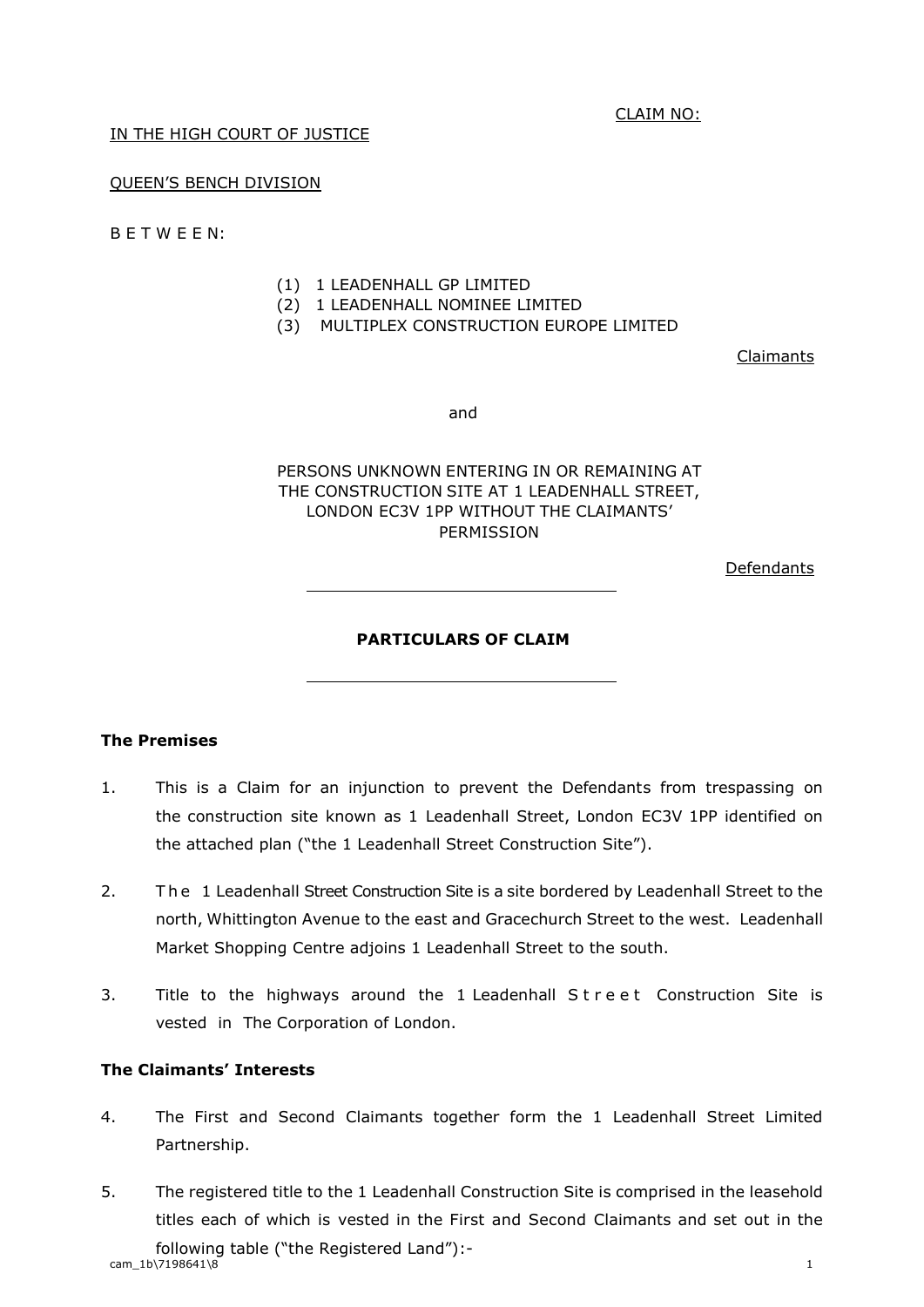| <b>Title No</b> | <b>Property</b>                                                          | <b>Title</b> |
|-----------------|--------------------------------------------------------------------------|--------------|
| AGL523784       | Leadenhall Court<br>1 Leadenhall Street<br>London EC3V 1PP               | Leasehold    |
| AGL542346       | Land adjoining 1 Leadenhall Street<br>London EC3V 1PP<br>(airspace only) | Leasehold    |
| AGL541898       | Land adjoining 1 Leadenhall Street<br>London EC3V 1PP<br>(airspace only) | Leasehold    |

- 6. By a construction management agreement between (1) the First and Second Claimants and (2) the Third Claimant dated 9 February 2021 ("the Construction Management Agreement"), the Third Claimant agreed to manage construction works on the 1 Leadenhall Street Construction Site.
- 7. By sub-clauses 16.2 and 16.17 of the Construction Management Agreement, the Third Claimant is responsible for operational issues on the 1 Leadenhall Street Construction Site (including safety and security and the prevention of unauthorised access).
- 8. By hoarding licences granted by The Corporation of London dated 8 November 2021, the First and Second Claimants were granted permission with effect from 26 September 2021:-
	- 8.1 to occupy those parts of Leadenhall Street and Whittington Avenue ("the Highways Land") for the purposes of the construction works on the 1 Leadenhall Street Construction Site; and
	- 8.2 to erect hoardings around the perimeter of the Highways Land.
- 9. The 1 Leadenhall Street Construction site comprises both the Registered Land and the Highways Land. It is, and during construction will continue be, demarcated by hoardings, the precise location of which will change as construction proceeds.

#### **Urban Exploring**

10. The 1 Leadenhall Street Construction Site is threatened by trespasses by so called "urban explorers" who trespass on high rise buildings and construction sites. They commonly upload photographs and / or video recordings of their exploits to the internet which can then be viewed for entertainment by their subscribers or followers on social media.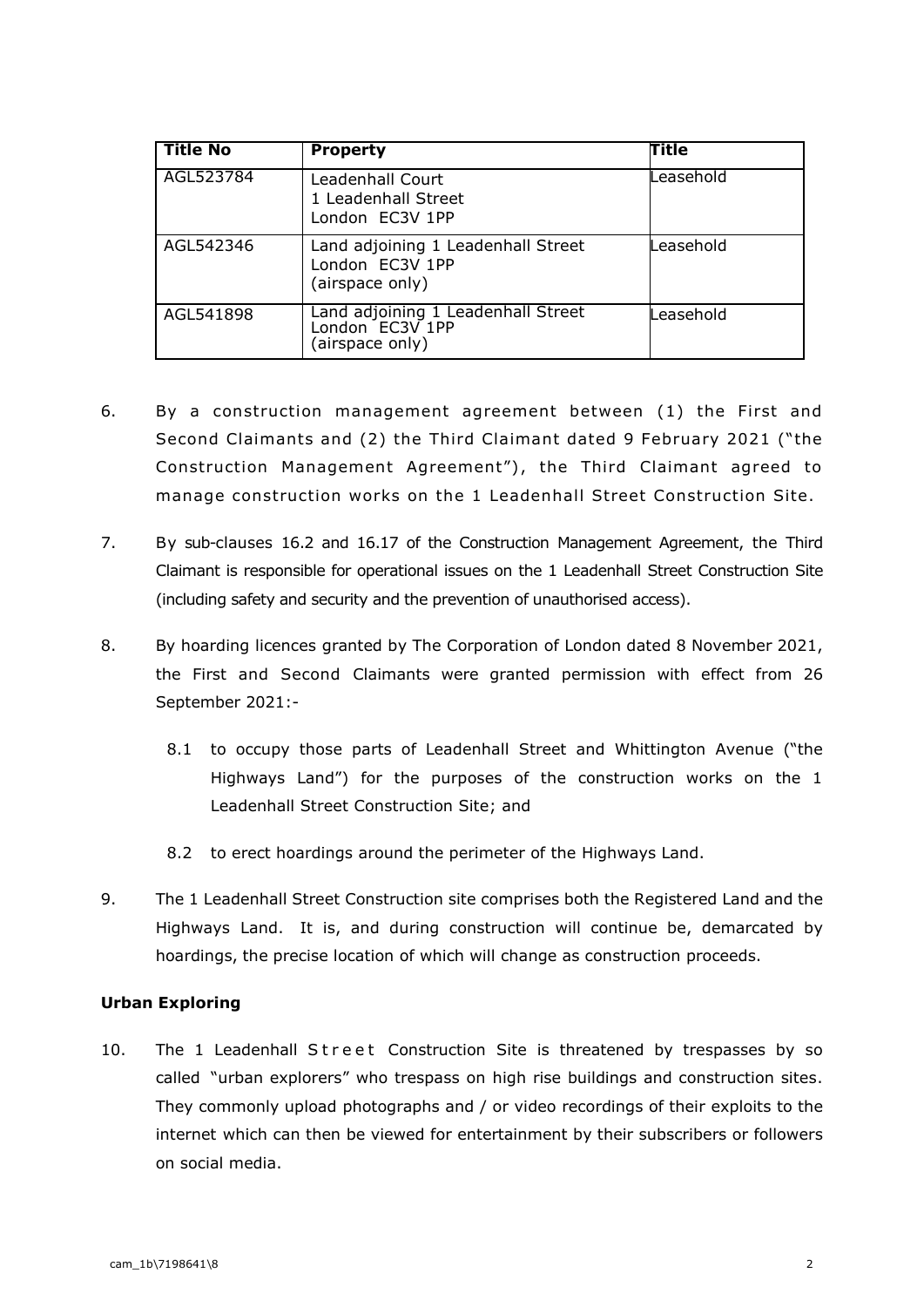- 11. A common method by which urban explorers climb buildings under construction can be via the cranes on the site or by the use of concrete structures (e.g. unfinished stairwells) or construction lifts or hoists.
- 12. These activities pose serious risks to: (1) those involved; (2) construction workers below should they fall; (3) security staff; and (4) the emergency services. A trespasser on a construction site at Canary Wharf died on either 1 or 2 January 2018 and another trespasser fell off the scaffolding at a residential block at Waterloo in September 2019. Further details are provided in the witness statement of Stuart Sherbrooke Wortley (Partner of Eversheds Sutherland (International) LLP) dated 8 February 2022.

#### **The Defendants**

- 13. For the reasons given in the witness statement of Peter Clarke (Vice President of Development for Brookfield Properties) dated 4 February 2022, the Claimants believe that there is a real and significant risk that trespassers will enter the 1 Leadenhall Street Construction Site (or attempt to do so) to climb the tower cranes and or the structure of the building under construction unless restrained from doing so by the Court.
- 14. There is no right for anyone to be present on the 1 Leadenhall Street Construction Site without the permission of the Claimants.
- 15. Any attempts to access the 1 Leadenhall Street Construction Site without the permission of the Claimants will therefore constitute a trespass for which damages will not be an adequate remedy. Any such trespass has the potential to cause very serious harm to the trespassers, construction workers and those who are responsible for the safety and security including employees and its contractors and the emergency services.

### **AND THE CLAIMANTS CLAIM:-**

- (1) An injunction against persons unknown restraining them from trespassing on the 1 Leadenhall Street Construction Site;
- (2) Costs; and
- (3) Further or other relief.

The Claimant believes that the facts stated in these Particulars of Claim are true.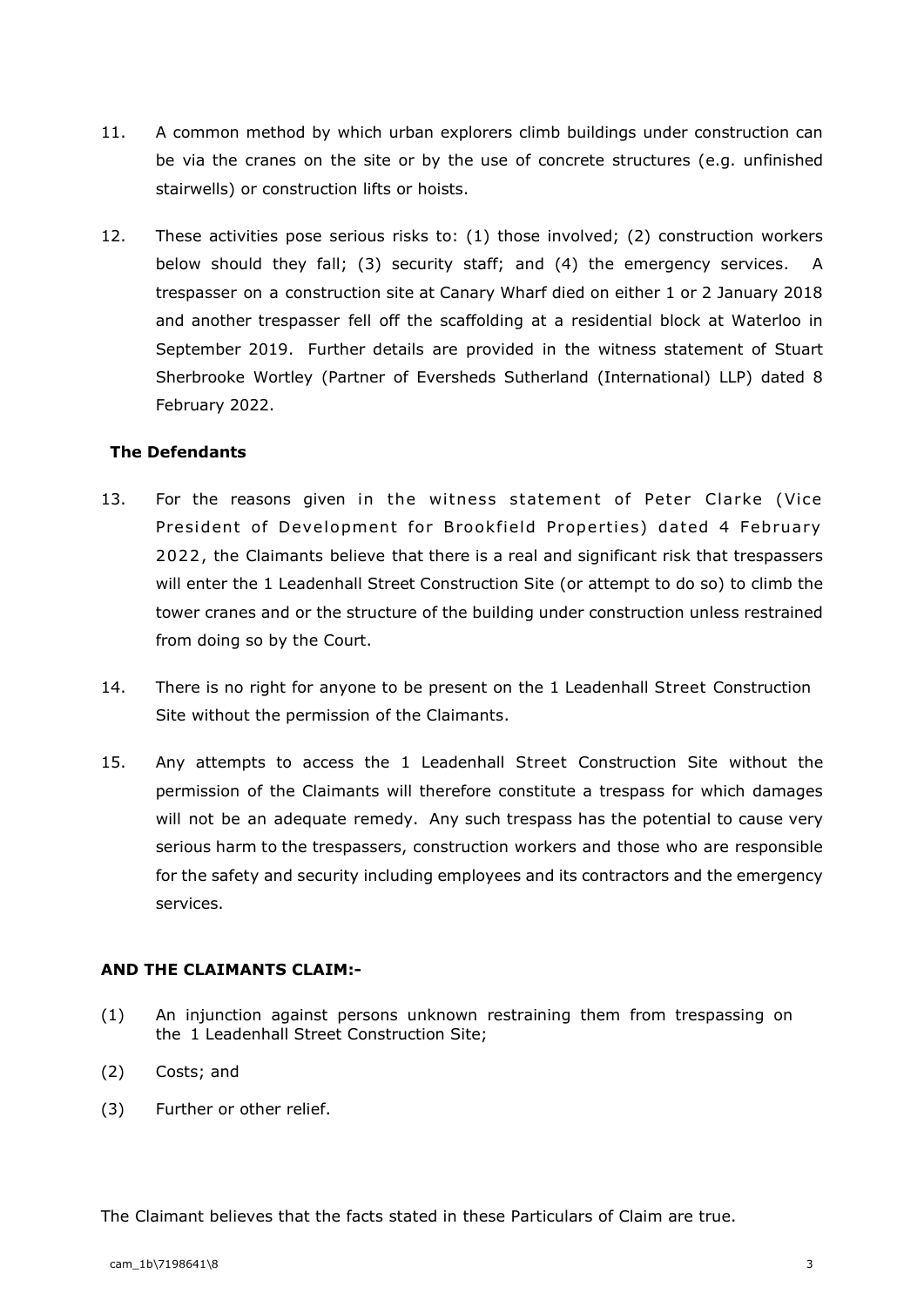The Claimant understands that proceedings for contempt of court may be brought against anyone who makes, or causes to be made, a false statement in a document verified by a statement of truth without an honest belief in its truth.

I am authorised to sign this Statement of Truth on behalf of the Claimants.

8 February 2022

Stuart Sherbrooke Wortley Partner Eversheds Sutherland (International) LLP